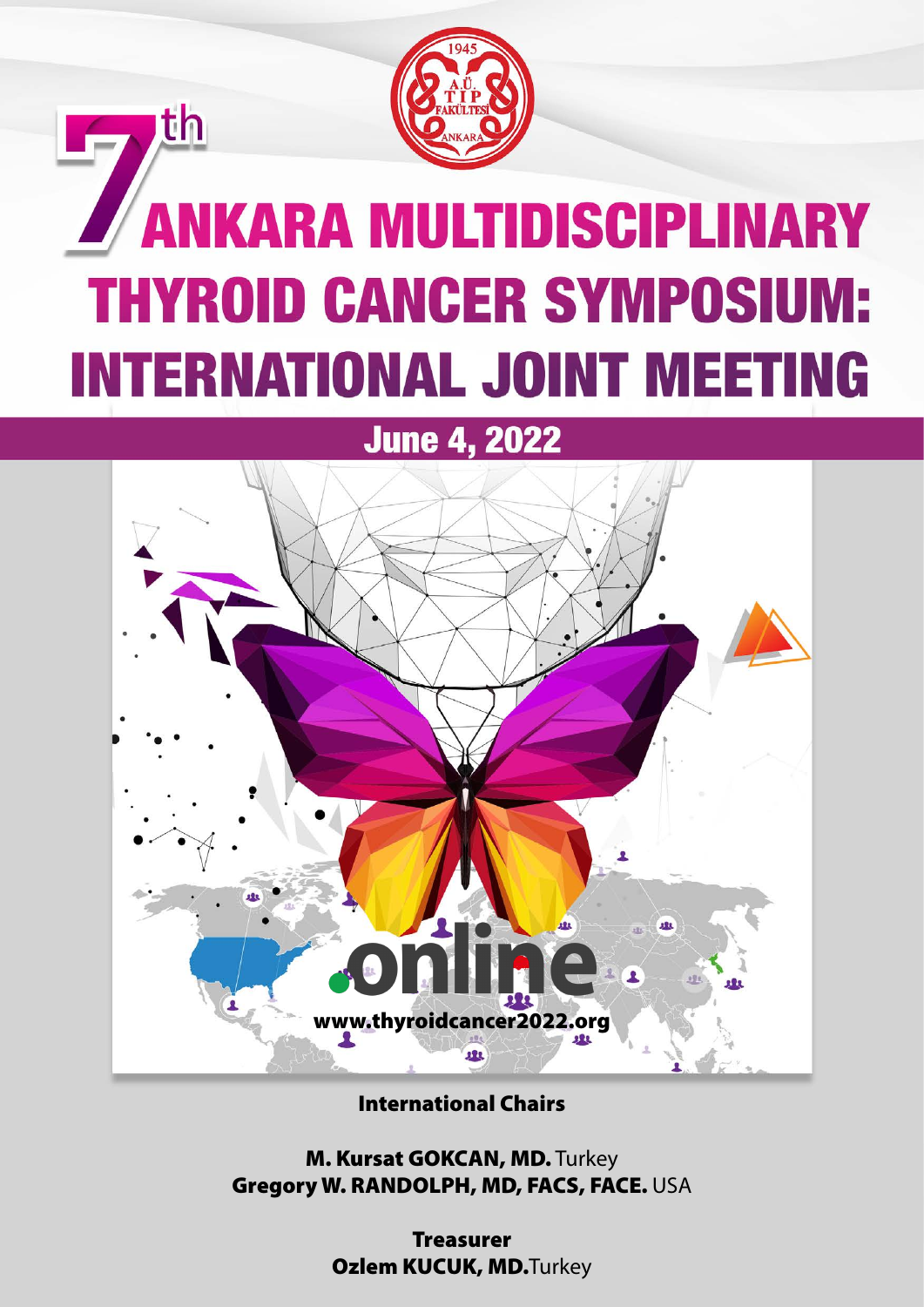## LIST OF SPEAKERS

| <b>İlknur</b>       | <b>Bayram</b>   | M.D.                       | Ankara University Medical School            | Dept. of General Surgery                        |  |
|---------------------|-----------------|----------------------------|---------------------------------------------|-------------------------------------------------|--|
| Seher               | <b>Demirer</b>  | M.D.                       | Ankara University Medical School            | Dept. of General Surgery                        |  |
| Leslie              | <b>Eldeiry</b>  | M.D.                       | <b>Atrius Health</b>                        | Dept. of Endocrine and Metabolic Disorders      |  |
| Yeşim               | Erbil           | M.D.                       | <b>Istanbul University Medical School</b>   | Dept. of General Surgery                        |  |
| Murat               | Erdoğan         | M.D.                       | Ankara University Medical School            | Dept. of Endocrine and Metabolic Disorders      |  |
| Jeremy L.           | Freeman         | M.D., FACS                 | Mount Sinai Hospital                        | Dept. of ORL&HNS                                |  |
| Kürşat              | Gökcan          | M.D.                       | Ankara University Medical School            | Dept. of ORL&HNS                                |  |
| Seza                | <b>Gulec</b>    | M.D., FACS                 | Florida International University            | Dept. of Surgical Oncology and Endocrinology    |  |
| Sevim               | Gullu           | M.D.                       | Ankara University Medical School            | Dept. of Endocrine and Metabolic Disorders      |  |
| Megan R.            | Haymart         | M.D.                       | University of Michigan                      | Division of Metabolism, Endocrinology           |  |
| Seyfettin           | Ilgan           | M.D.                       | Guven Hospital                              | Dept. of Nuclear Medicine                       |  |
| Babür               | Küçük           | M.D.                       | Ankara University Medical School            | Dept. of ORL&HNS                                |  |
| Özlem               | Küçük           | M.D.                       | Ankara University Medical School            | Dept. of Nuclear Medicine                       |  |
| Whitney             | Liddy           | M.D., FACS                 | Northwestern University                     | Dept. of ORL&HNS                                |  |
| <b>Markus</b>       | Luster          | M.D.                       | University of Marburg                       | Dept. of Nuclear Medicine                       |  |
| Caitlin             | <b>McMullen</b> | M.D.                       | Moffit Cancer Center                        | Dept. of Head and Neck - Endocrine Oncology     |  |
| Julia               | <b>Noel</b>     | M.D., FACS                 | <b>Stanford University</b>                  | Dept. of ORL&HNS                                |  |
| Lisa                | Orloff          | M.D., FACS,<br><b>FACE</b> | <b>Stanford University</b>                  | Dept. of ORL&HNS                                |  |
| Gregory W. Randolph |                 | M.D., FACS,<br><b>FACE</b> | Harvard University Medical School           | Dept. of ORL&HNS and Dept. of Surgical Oncology |  |
| Marika              | <b>Russell</b>  | M.D., FACS                 | University of California San Francisco      | Dept. of ORL&HNS                                |  |
| Joseph              | <b>Scharpf</b>  | M.D., FACS                 | Cleveland Clinic Lerner College of Medicine | Dept. of ORL&HNS                                |  |
| Ashok               | Shaha           | M.D., FACS                 | Memorial Sloan Kettering Cancer Center      | Dept. of Head and Neck Surgery and Oncology     |  |
| Amanda              | Silver          | M.D.                       | Harvard University Medical School           | Dept. of ORL&HNS                                |  |
| Levent              | Soylu           | M.D.                       | Galeria ENT Center                          | Dept. of Head and Neck Surgery and Oncology     |  |
| David L.            | <b>Steward</b>  | M.D., FACS                 | University of Cincinnati                    | Dept. of ORL&HNS                                |  |
| Ömer                | Uğur            | M.D.                       | Hacettepe University Medical School         | Dept. of Nuclear Medicine                       |  |
| Lori                | Wirth           | M.D.                       | Harvard University Medical School           | MGH Center for the Head and Neck Cancers.       |  |

## ORGANIZING COMMITTEE

| lus.                                         |                         | <b>TURKEY</b>       |                          |
|----------------------------------------------|-------------------------|---------------------|--------------------------|
| Gregory W. Randolph M.D., Harvard University |                         | Kursat Gokcan, M.D. | <b>Ankara University</b> |
| <b>FACS, FACE</b>                            |                         | Seher Demirer M.D.  | <b>Ankara University</b> |
| Whitney Liddy M.D., FACS                     | Northwestern University | Murat Erdoğan M.D.  | <b>Ankara University</b> |
|                                              |                         | Sevim Gullu M.D.    | Ankara University        |
|                                              |                         | Babür Küçük M.D.    | Ankara University        |
|                                              |                         | Özlem Küçük M.D.    | <b>Ankara University</b> |